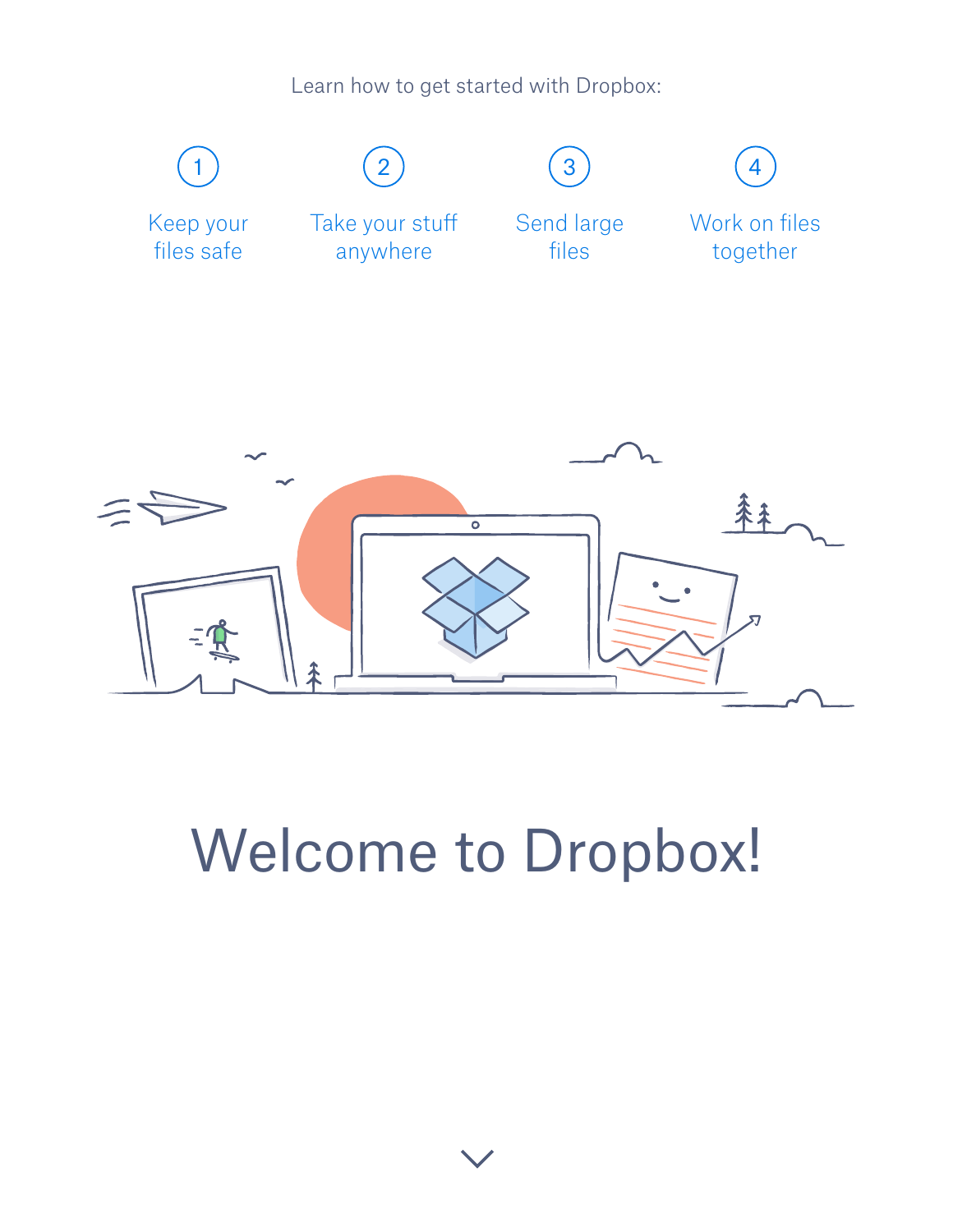### Keep your files safe

<span id="page-1-0"></span>Dropbox lets you save photos, docs, videos, and other files all in one place  $-$  and automatically backs up your stuff. So if your computer breaks down or you leave your phone on the train, your stuff is safe.

Add files to your Dropbox

On Windows or Mac

- 1. Make sure you've [installed the desktop app](https://www.dropbox.com/install) on your computer.
- 2. Drag and drop files into the Dropbox folder. That's it!





WINDOWS

*[continued](#page-2-0)*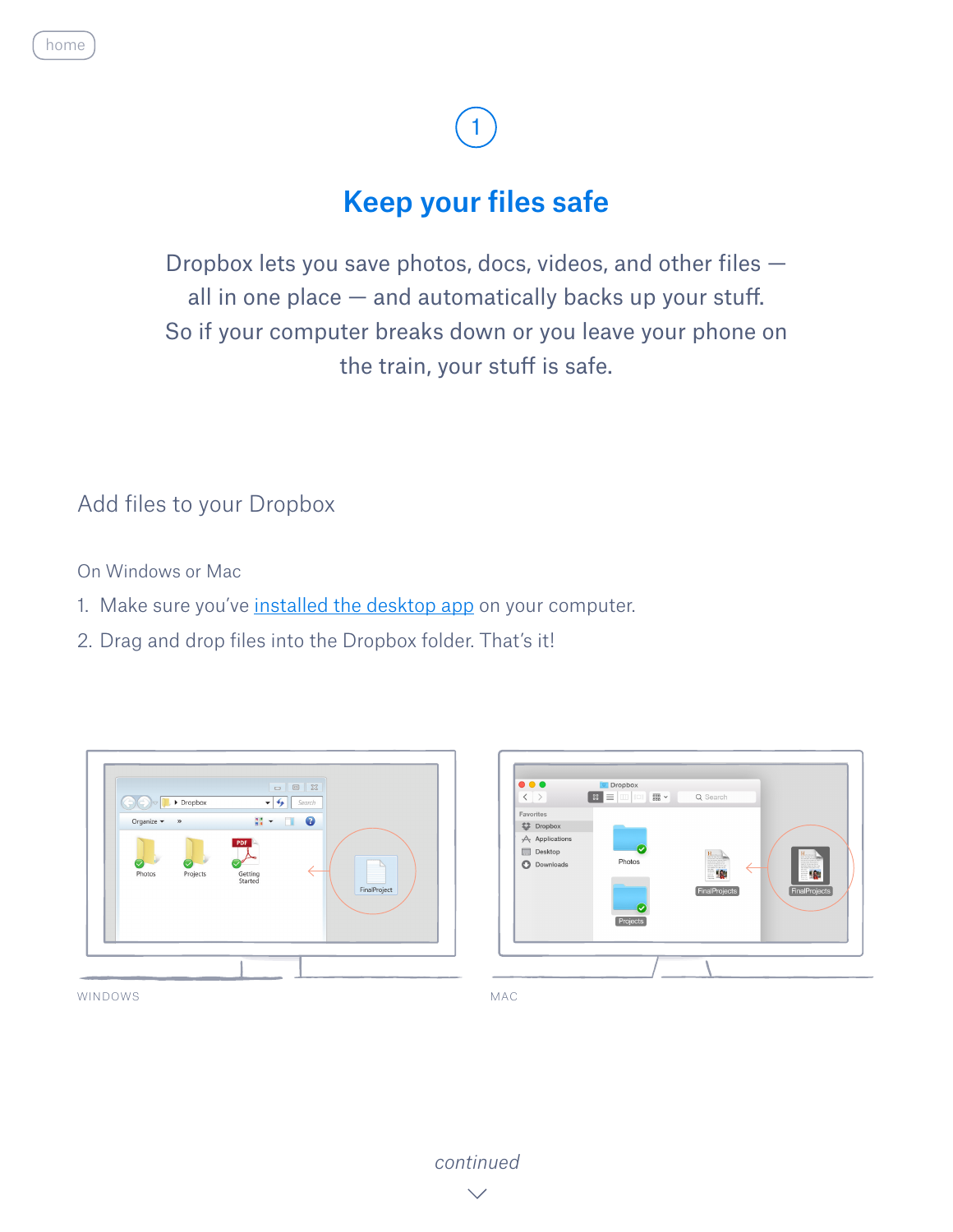#### On dropbox.com

<span id="page-2-0"></span>[home](#page-0-0)

- 1. Sign in to dropbox.com.
- 2. Click the **Upload** button at the top of the window.
- 3. Choose the file you'd like to add, and click **Open**.
- 4. Or, just drag and drop files directly into your web browser.

| Dropbox              | Upload<br>面<br>r.<br>Ġ<br>ക | i John Smith ▼<br><br>Search |
|----------------------|-----------------------------|------------------------------|
| Name ▲               | Kind                        | Modified                     |
| Collaborative Folder | folder                      | $\sim$                       |
| Photos               | folder                      | $\sim$                       |
| Public               | folder                      | $\sim$                       |

#### On iOS or Android

- 1. Tap the More actions menu **(...)** icon in the top-right corner.
- 2. Choose **Upload File** (in iOS) or **Upload here** (in Android).
- 3. Select the location you'd like to upload files from.
- 4. Select the files you'd like to add, and then tap **Upload**.





IOS ANDROID

*[continued](#page-3-0)*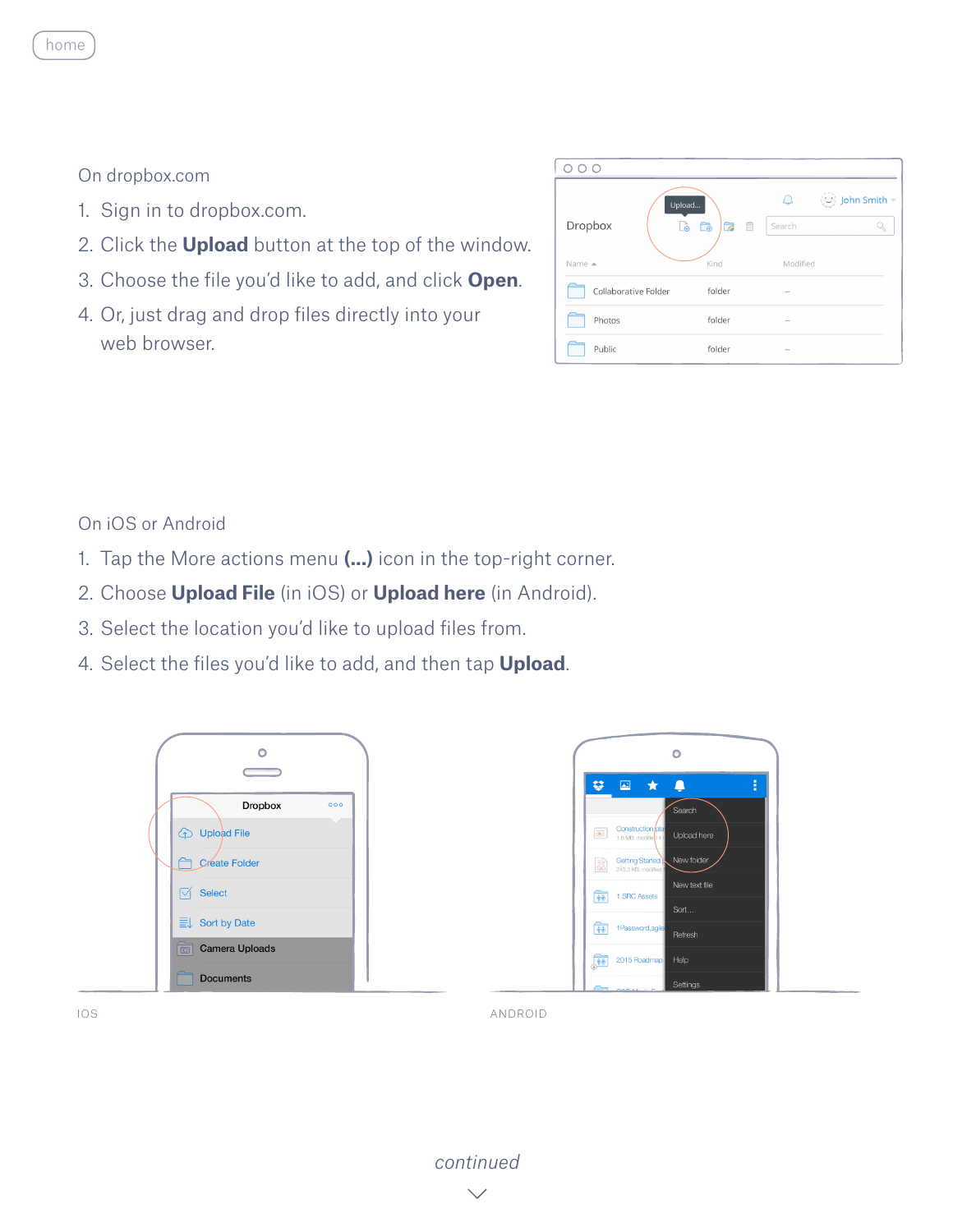### Take your stuff anywhere

<span id="page-3-0"></span>Save your photos and docs to Dropbox, and access them on any computer, phone, or tablet with the Dropbox app. Every file you save to Dropbox is automatically synced to all your devices, so you can get to your stuff from anywhere.

Install the desktop and mobile apps













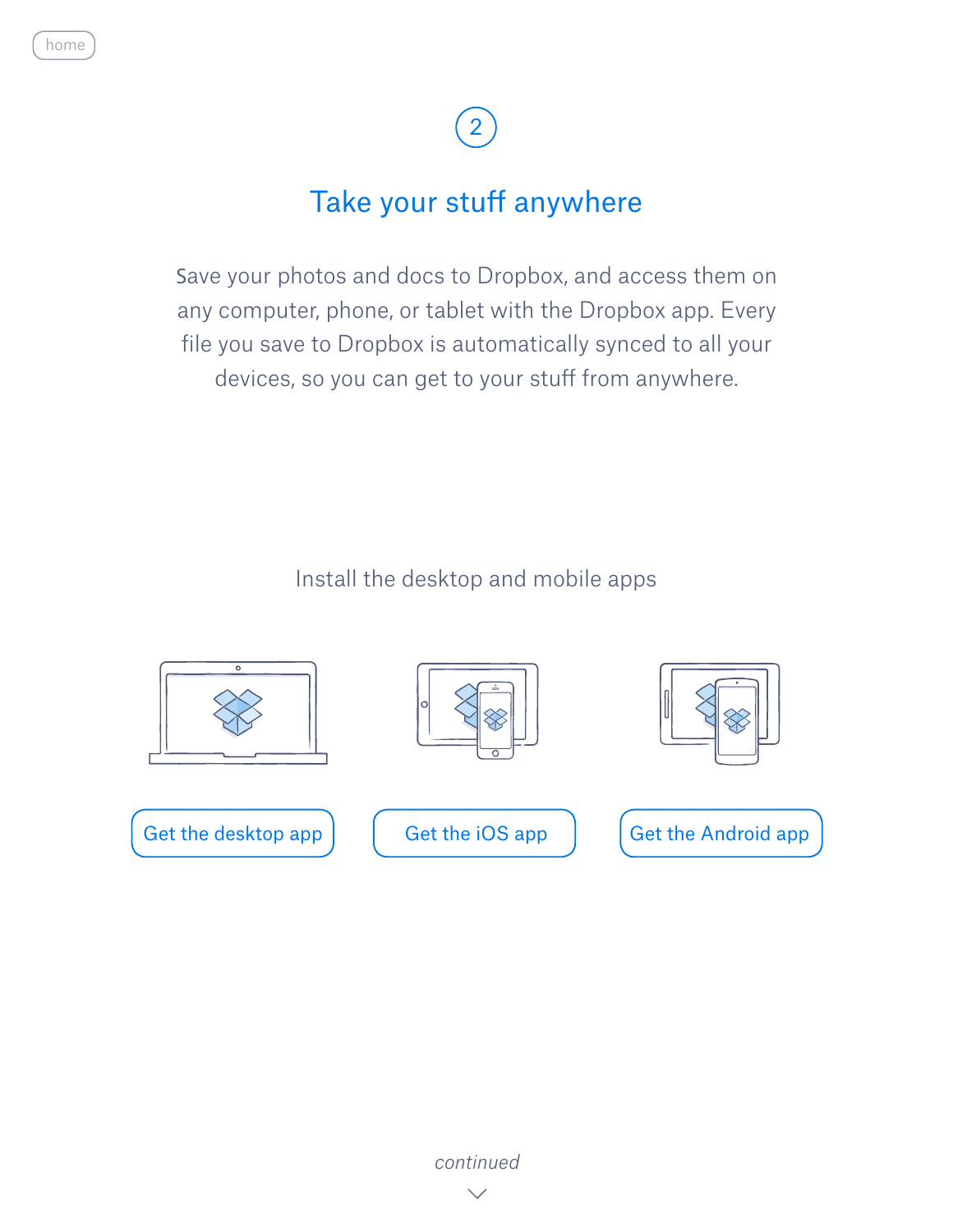### Send large files

<span id="page-4-0"></span>Need to send a file? Just add it to your Dropbox, share a link to it, and you're done. No matter how large the file is, anyone with the link can view or download a copy  $-$  even if they don't have a Dropbox account.

#### Share a link to a file

On dropbox.com

- 1. Sign in to dropbox.com, and find the file or folder you'd like to share.
- 2. Hover over the file or folder, and click the **Share** button that appears.



3. Enter the email addresses of the people you want share a file with, and click **Send**. Or click **Create a link** to share with anyone, even if they don't use Dropbox. You can copy and paste the link into an email, instant message, or wherever you'd like people to access it.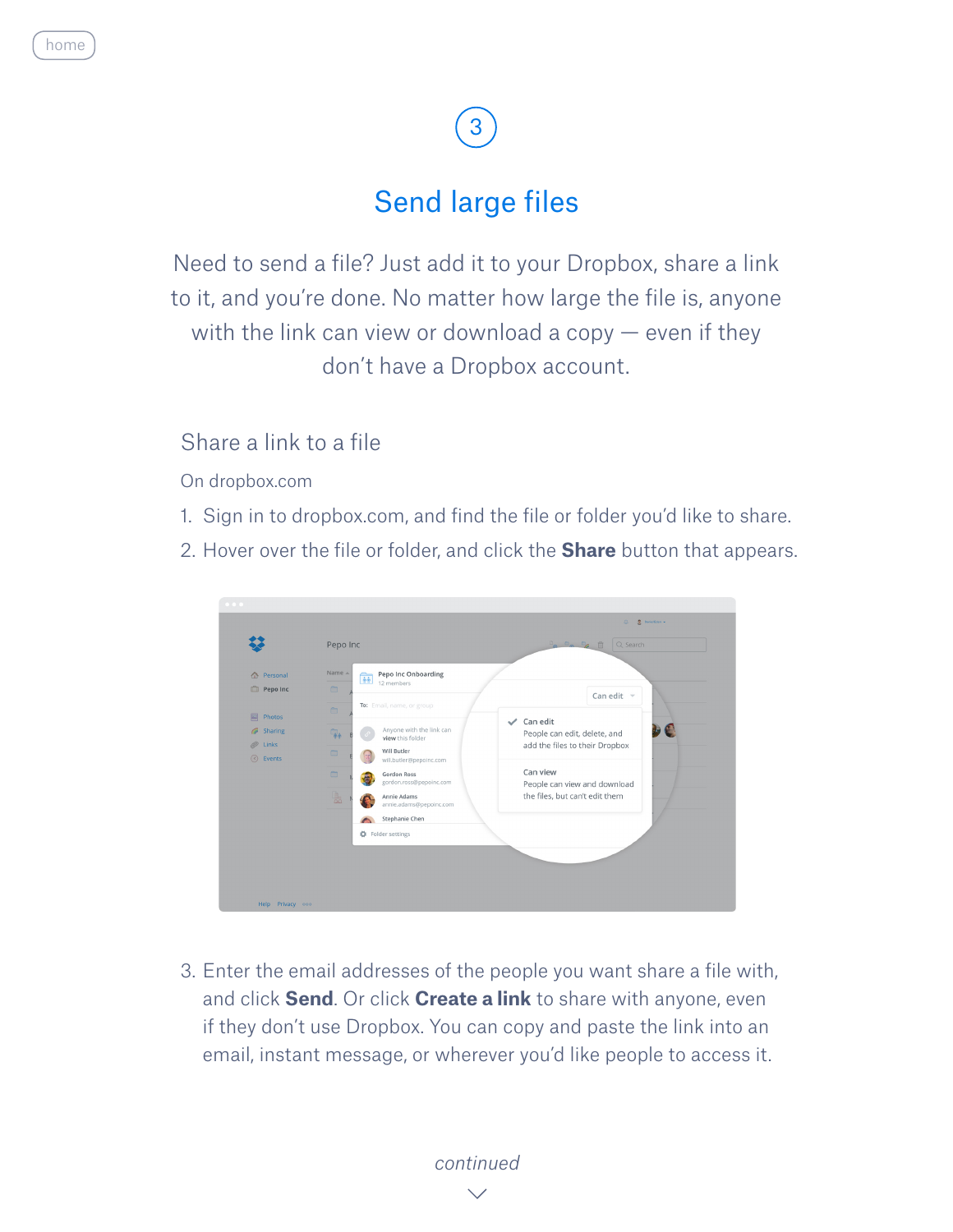

<span id="page-5-0"></span>[home](#page-0-0)

- 1. [Install the Dropbox desktop app](https://www.dropbox.com/install) if you haven't already.
- 2. Open your Dropbox folder, and find the file or folder you'd like to share.
- 3. Right-click on the file and select **Copy Dropbox Link**. The link will be copied automatically. The link will be copied automatically. Just paste it wherever you'd like.

| $\circ \circ \circ$                                                                                                                   |                                       |                                              |                                                            |                  |  |
|---------------------------------------------------------------------------------------------------------------------------------------|---------------------------------------|----------------------------------------------|------------------------------------------------------------|------------------|--|
| ⇔<br>Dropbox (Personal)<br>ະ<br>Dropbox (Pepo)<br><b>Event Planning</b><br>Accounts Payable<br>DfB Redesign<br>Downloads<br>Documents | business redesign.pdf<br>Planning.rtf | business content<br>strategy.docx<br>Content | Approval flow.docx<br>Open in New Window<br>Move to Trash  | August terms.txt |  |
|                                                                                                                                       |                                       |                                              | <b>参</b> Share<br>Copy Dropbox Link<br>View on Dropbox.com |                  |  |

*[continued](#page-6-0)*  $\searrow$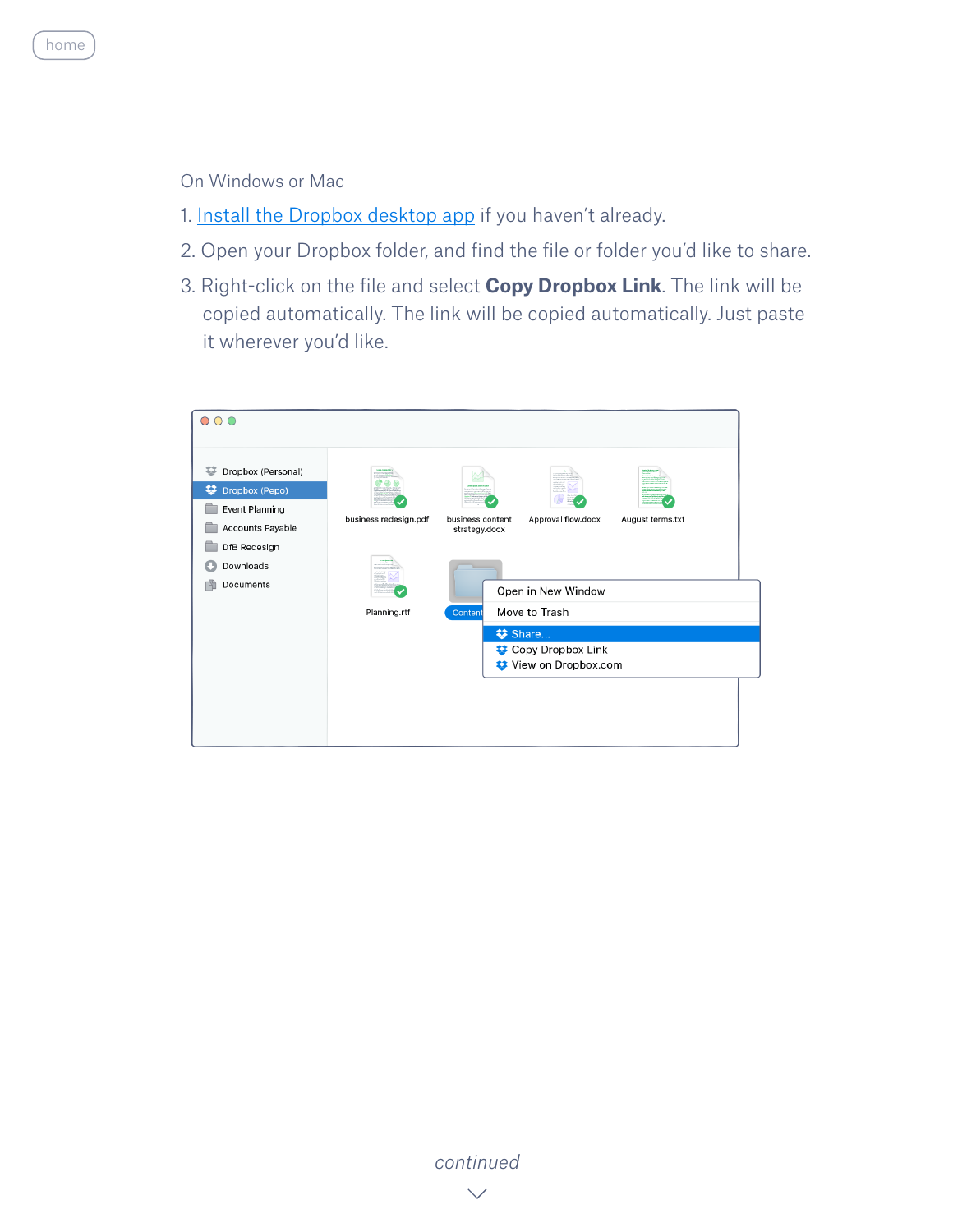### Work on files together

<span id="page-6-0"></span>Collaborate on presentations and docs — without emailing files back and forth. Just create a shared folder and add other people to it. When you edit a file in a shared folder, everyone instantly gets the latest version on their devices.

#### Set up a shared folder

On dropbox.com

- 1. Sign in to dropbox.com, and click on the **Sharing** tab on the left side of the window.
- 2. Choose **New shared folder** at the top of the window, select **I'd like to create and share a new folder**, then click **Next**.
- 3. Enter a name for your shared folder, then click **Next**.

| Share a folder                            |  |
|-------------------------------------------|--|
| What would you like to do?                |  |
| I'd like to create and share a new folder |  |
| ◯ I'd like to share an existing folder    |  |
| <b>Next</b>                               |  |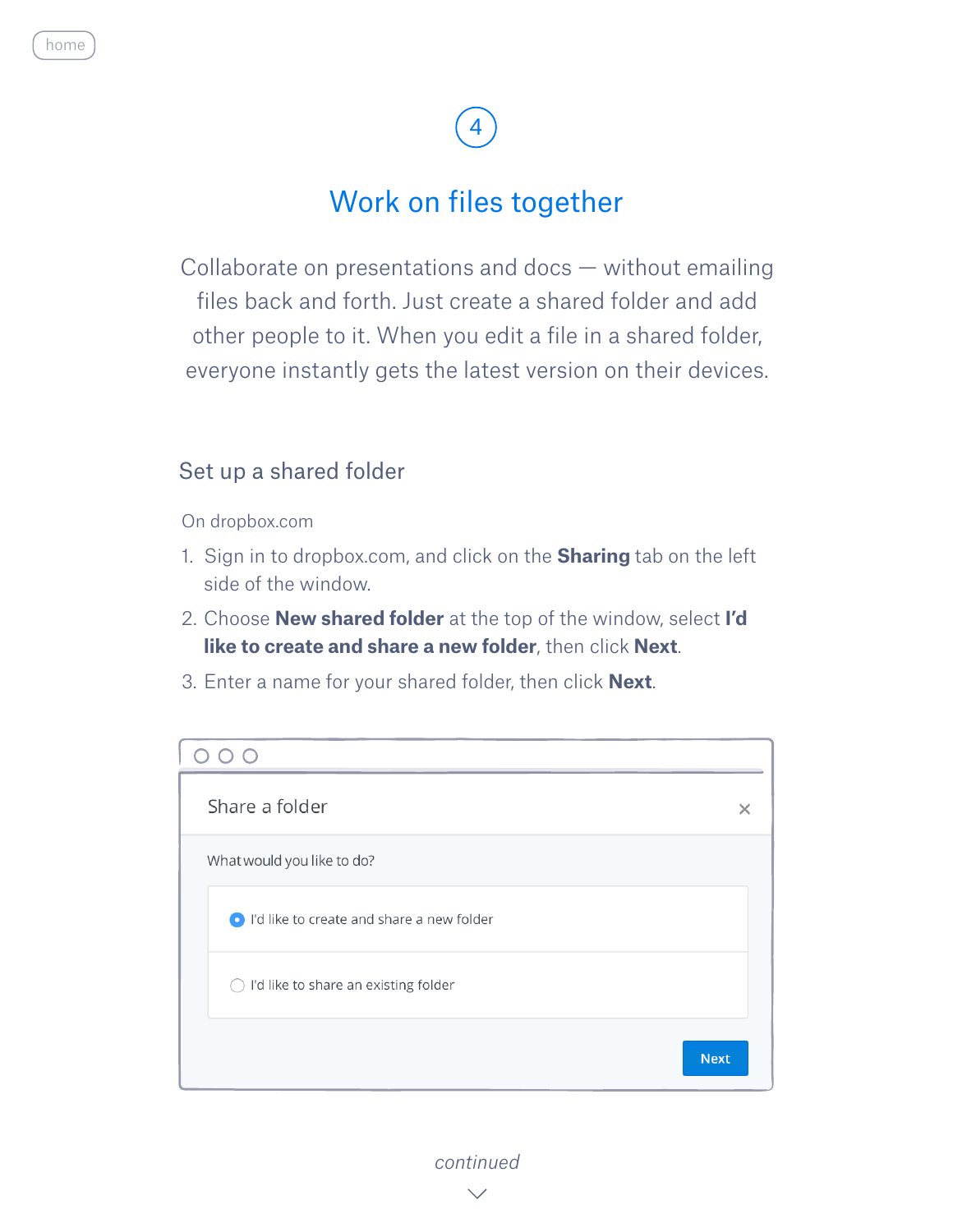- <span id="page-7-0"></span>4. Enter the email addresses of the people you want to invite.
- 5. Add a personal message and set **Can edit** or **Can view**  permissions, and then click **Share**.



*[continued](#page-8-0)*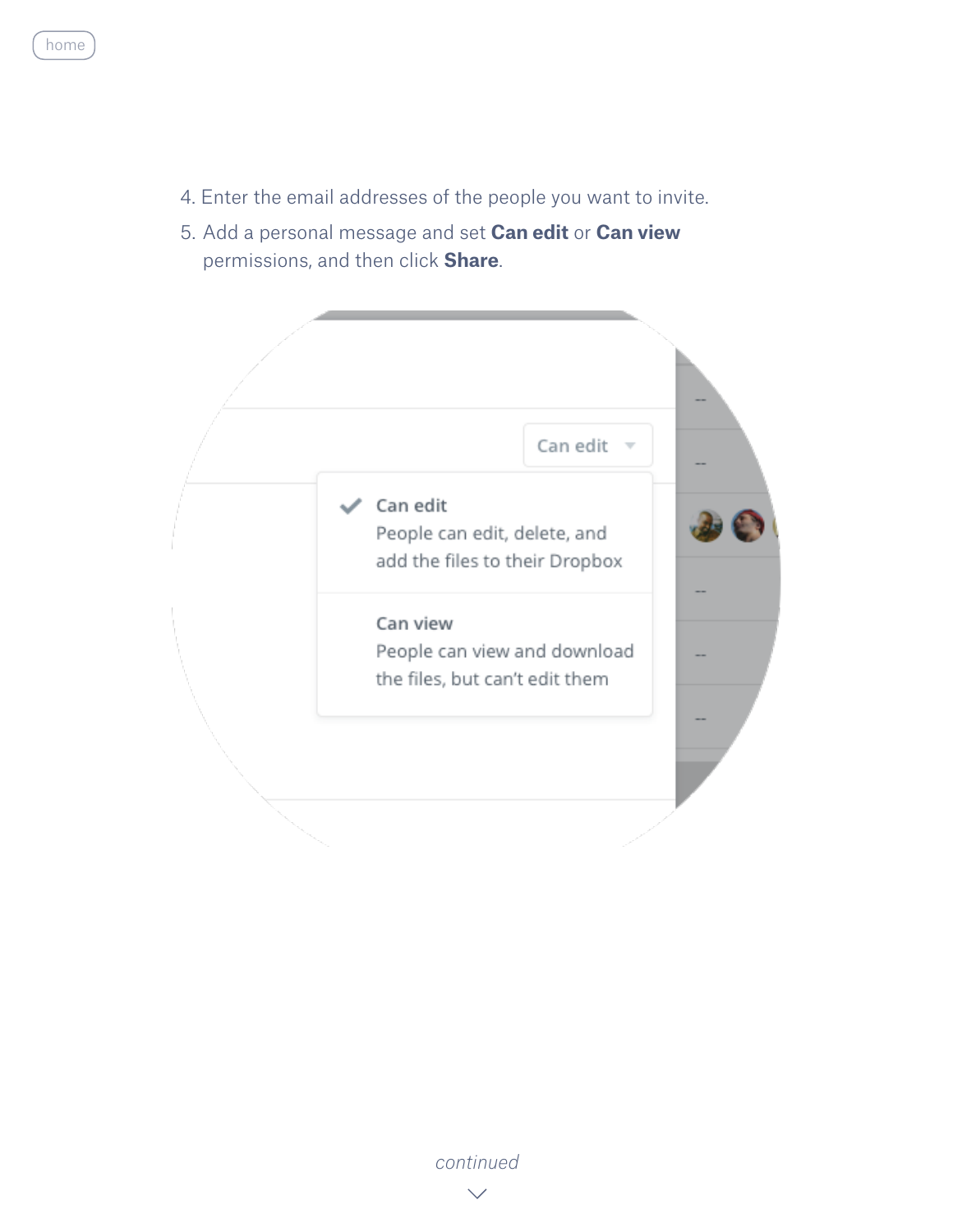### <span id="page-8-0"></span>Hooray, now you're a Dropbox all-star!

You're all set to use Dropbox. Get started now, and let us know what you think on [Twitter](https://twitter.com/dropbox).

#### See more tips and tricks

Check out our [Help Center](http://www.dropbox.com/help) to learn how to recover old versions of files, save space on your computer with Selective Sync, and explore other advanced features.



 Dropbox also includes a number of security tools to help you further protect your account and data. Visit our [Security page](https://www.dropbox.com/security) to learn how to create a strong, unique password, enable two-step verification, and adjust your security settings.

#### There's even more to Dropbox

Need more space or extra sharing controls? Check out [Dropbox Pro.](http://www.dropbox.com/pro) Looking for a better way to collaborate at work? Check out [Dropbox for Business](http://www.dropbox.com/business).